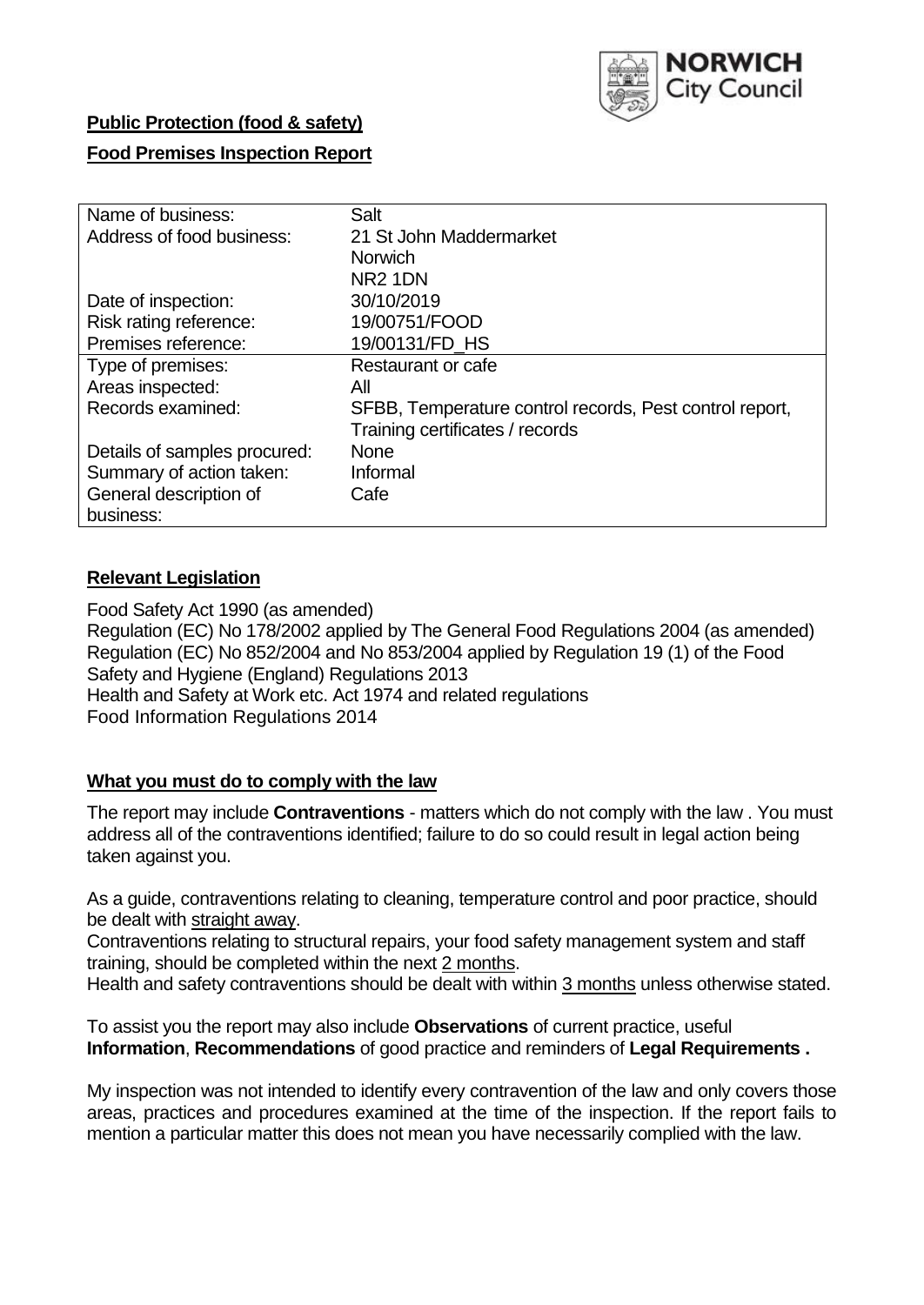# **FOOD SAFETY**

### **How we calculate your Food Hygiene Rating:**

The food safety section has been divided into the three areas which you are scored against for the hygiene rating: 1. food hygiene and safety procedures, 2. structural requirements and 3. confidence in management/control procedures. Each section begins with a summary of what was observed and the score you have been given. Details of how these scores combine to produce your overall food hygiene rating are shown in the table.

| <b>Compliance Area</b>                     |          |    |           | <b>You Score</b> |                |    |           |    |                |  |  |
|--------------------------------------------|----------|----|-----------|------------------|----------------|----|-----------|----|----------------|--|--|
| Food Hygiene and Safety                    |          |    |           | $\Omega$         | 5              | 10 | 15        | 20 | 25             |  |  |
| <b>Structure and Cleaning</b>              |          |    | $\Omega$  | 5                | 10             | 15 | 20        | 25 |                |  |  |
| Confidence in management & control systems |          |    | $\Omega$  | 5                | 10             | 15 | 20        | 30 |                |  |  |
|                                            |          |    |           |                  |                |    |           |    |                |  |  |
| <b>Your Total score</b>                    | $0 - 15$ | 20 | $25 - 30$ |                  | $35 - 40$      |    | $45 - 50$ |    | > 50           |  |  |
| <b>Your Worst score</b>                    | 5        | 10 | 10        |                  | 15             |    | 20        |    | $\blacksquare$ |  |  |
|                                            |          |    |           |                  |                |    |           |    |                |  |  |
| <b>Your Rating is</b>                      | 5        |    |           | 3                | $\overline{2}$ |    |           |    | $\Omega$       |  |  |

Your Food Hygiene Rating is 4 - a good standard



# **1. Food Hygiene and Safety**

Food hygiene standards are generally satisfactory and maintained. There is evidence of some non-compliance with legal requirements. Some lapses are evident however generally you have satisfactory food handling practices and procedures and adequate control measures to prevent cross-contamination are in place. The contraventions require your attention; although not critical to food safety they may become so if not addressed. **(Score 10)**

# Contamination risks

**Legal Requirement** At all stages of production, processing and distribution, food must be protected from any contamination likely to render it unfit for human consumption, injurious to health or contaminated in such a way that it would be unreasonable to expect it to be consumed in that state.

 Ensure that canned food, once opened is decanted into a suitable storage container.

**Legal Requirement** Seal wooden surfaces in the upstairs food preparation area to ensure impervious cleanable surfaces, especially where close contact with food for example - the end of the food preparation and display counter plus the flip-up counter un the window.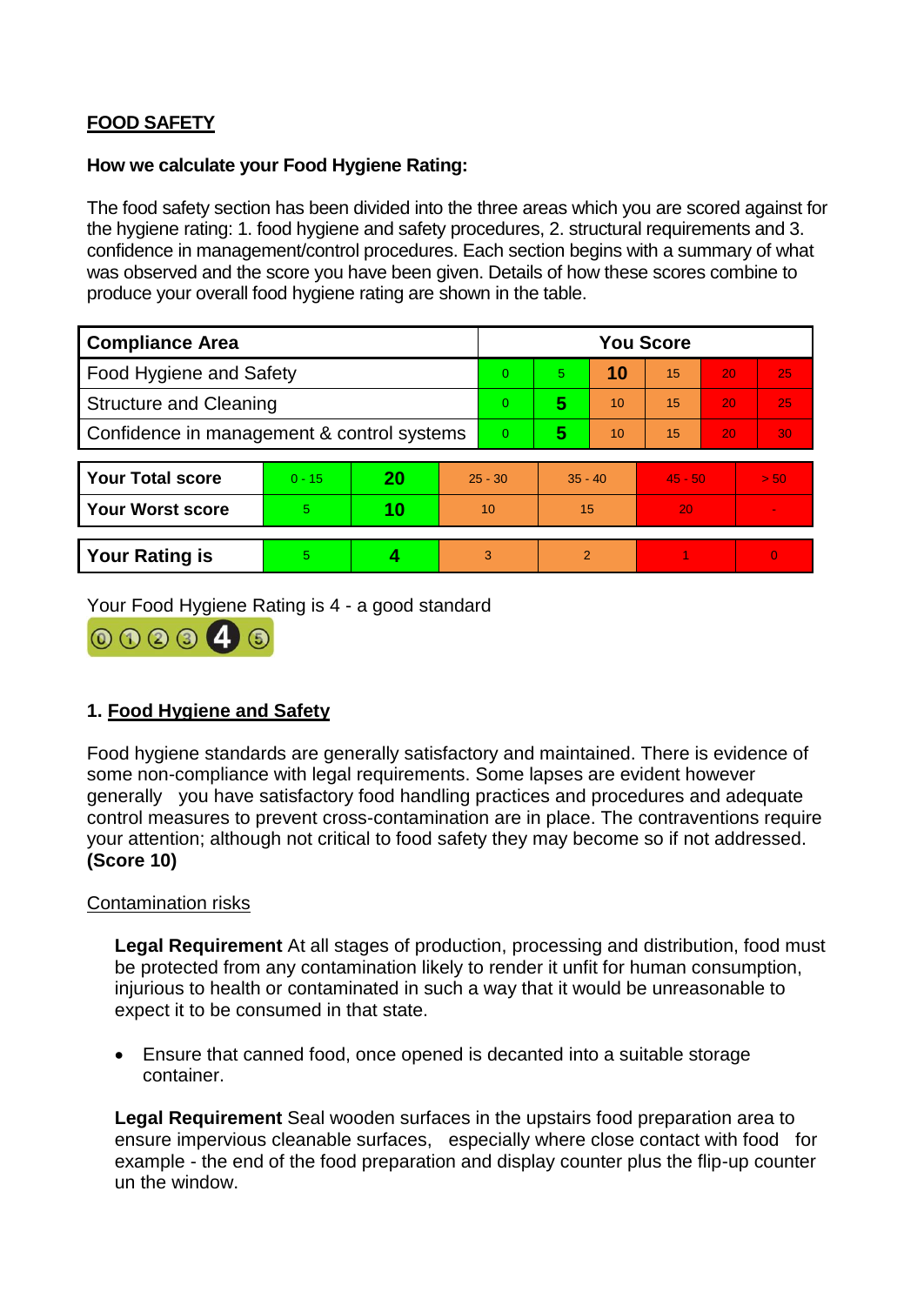#### Hand-washing

**Contravention** The following indicated that hand-washing was not suitably managed:

- there was no hot water to the wash hand basin
- no soap was available at the wash hand basin
- the hand wash sink was not clearly identified and when queried had pots sitting in it.

**Recommendation** Separate and clearly identify the wash hand basin, provide with hot water, soap and hygienic towel.

#### Personal Hygiene

**Contravention** The following are examples of poor personal hygiene or where it was made difficult for food handlers to maintain sufficiently high standards of personal cleanliness::

• staff were seen with dirty nails

#### Unfit food

**Recommendation** You should have a system to identify when open or prepared foods need to be used by or discarded, to ensure the food is fit for consumption. I recommend you apply labels which give a date that is 2 days after the day of production e.g. if food is opened on Monday it should be used by the end of Wednesday (an exception is rice which should not be kept longer than 24 hours)

#### **2. Structure and Cleaning**

The structure facilities and standard of cleaning and maintenance are all of a good standard and only minor repairs and/or improvements are required. Pest control and waste disposal provisions are adequate. The minor contraventions require your attention. **(Score 5)**

#### Cleaning of Structure

**Contravention** The following items were dirty and require more frequent and thorough cleaning:

- seals to refrigerators (both up and down stairs) need more thorough cleaning
- seals to freezers
- tile tops around sinks
- side of sink where there is a gap to the wall
- contact surfaces such as switches
- extraction hood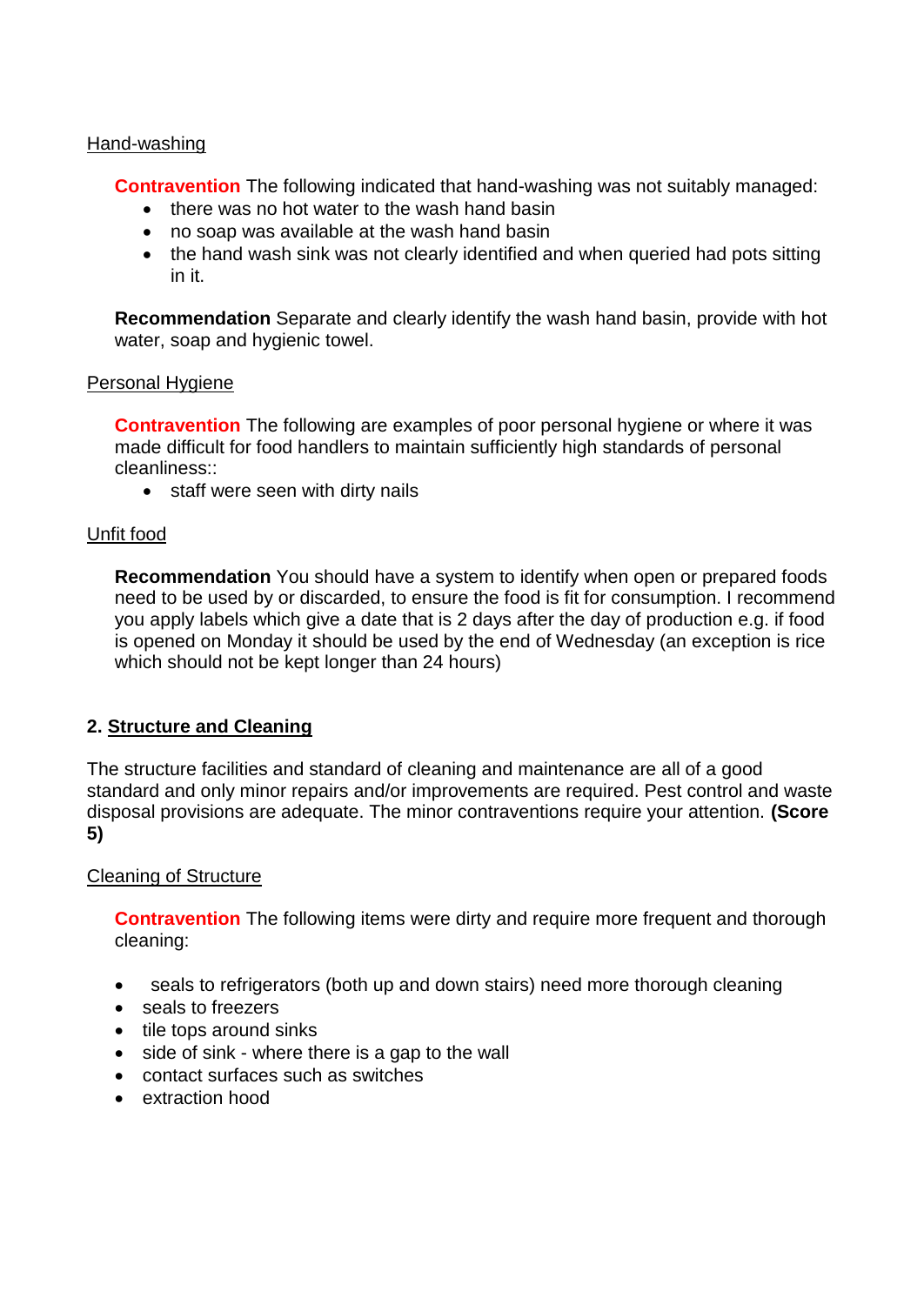# Cleaning Chemicals / Materials / Equipment and Methods

**Observation** I was pleased to see that your cleaning materials, methods and equipment were able to minimise the spread of harmful bacteria between surfaces.

### Maintenance

**Contravention** The following had not been suitably maintained and must be repaired or replaced::

wall surfaces

# Facilities and Structural provision

**Contravention** The following facilities were inadequate and must be improved::

• some holes needing filling in both the wall surfaces and the ceiling

# Pest Control

**Observation** I was pleased to see that the premises was proofed against the entry of pests and that pest control procedures were in place.

**Observation** You have a pest control contract in place and there is no evidence of pest activity on the premises.

#### **3. Confidence in Management**

A food safety management system is in place and you demonstrate a very good standard of compliance with the law. Food hazards are understood properly controlled managed and reviewed. Your records are appropriate and generally maintained. You have a good track record. There are some minor contraventions which require your attention. **(Score 5)**

#### Type of Food Safety Management System Required

**Observation** Your SFBB/food safety management system was in place and working well. I was confident you had effective control over hazards to food.

#### Proving Your Arrangements are Working Well

**Contravention** You are not working to the following safe methods in your SFBB pack::

- training records / supplier lists
- cleaning schedule

#### **Observation** Contact list was not completed in your pack

**Training**